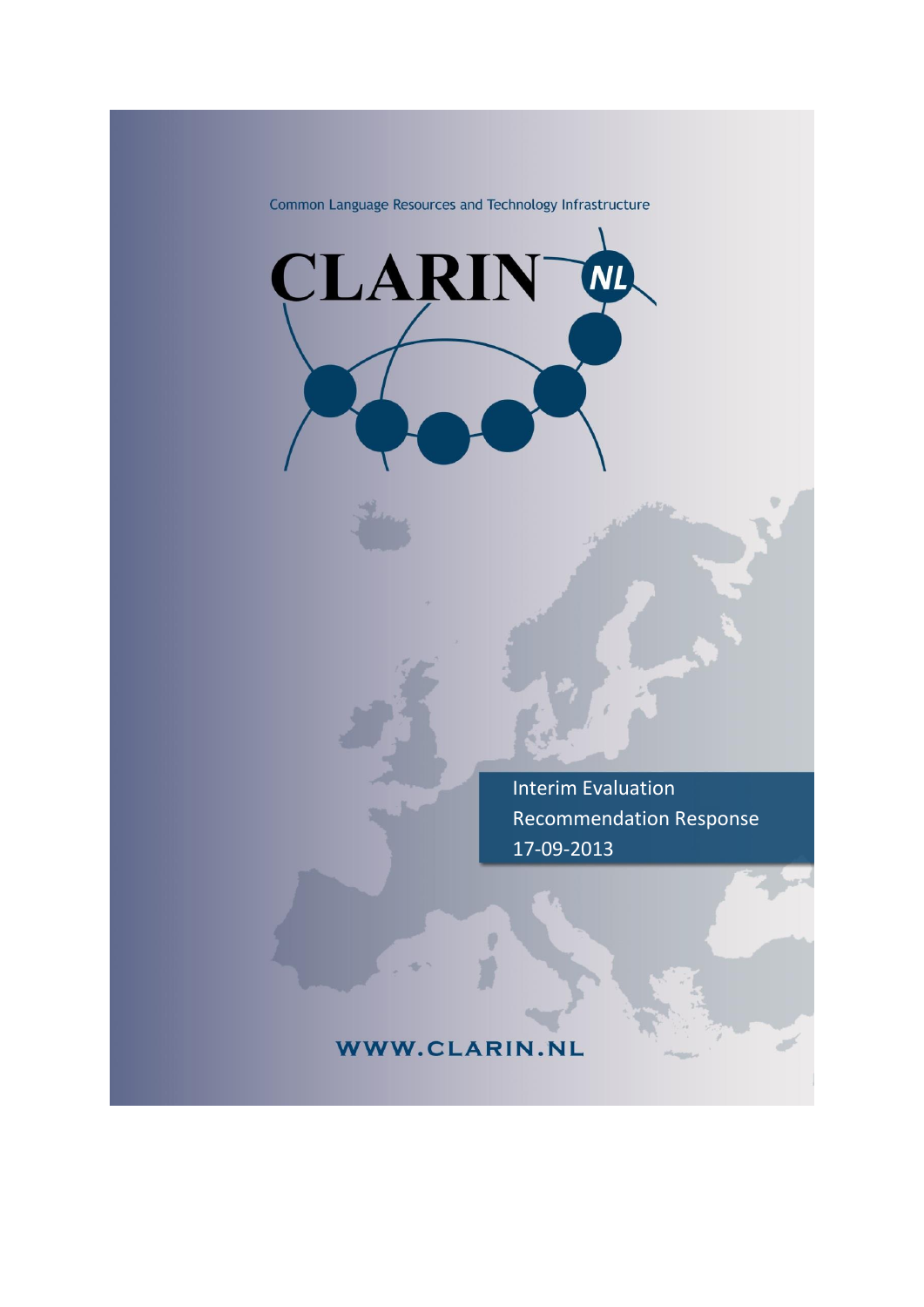

# <span id="page-1-0"></span>**CLARIN-NL Interim Evaluation April 2009- April 2013**

Response to the IAP recommendations

*By the CLARIN-NL Executive Board*

### **Contents**

| Introduction 3 |  |
|----------------|--|
|                |  |
|                |  |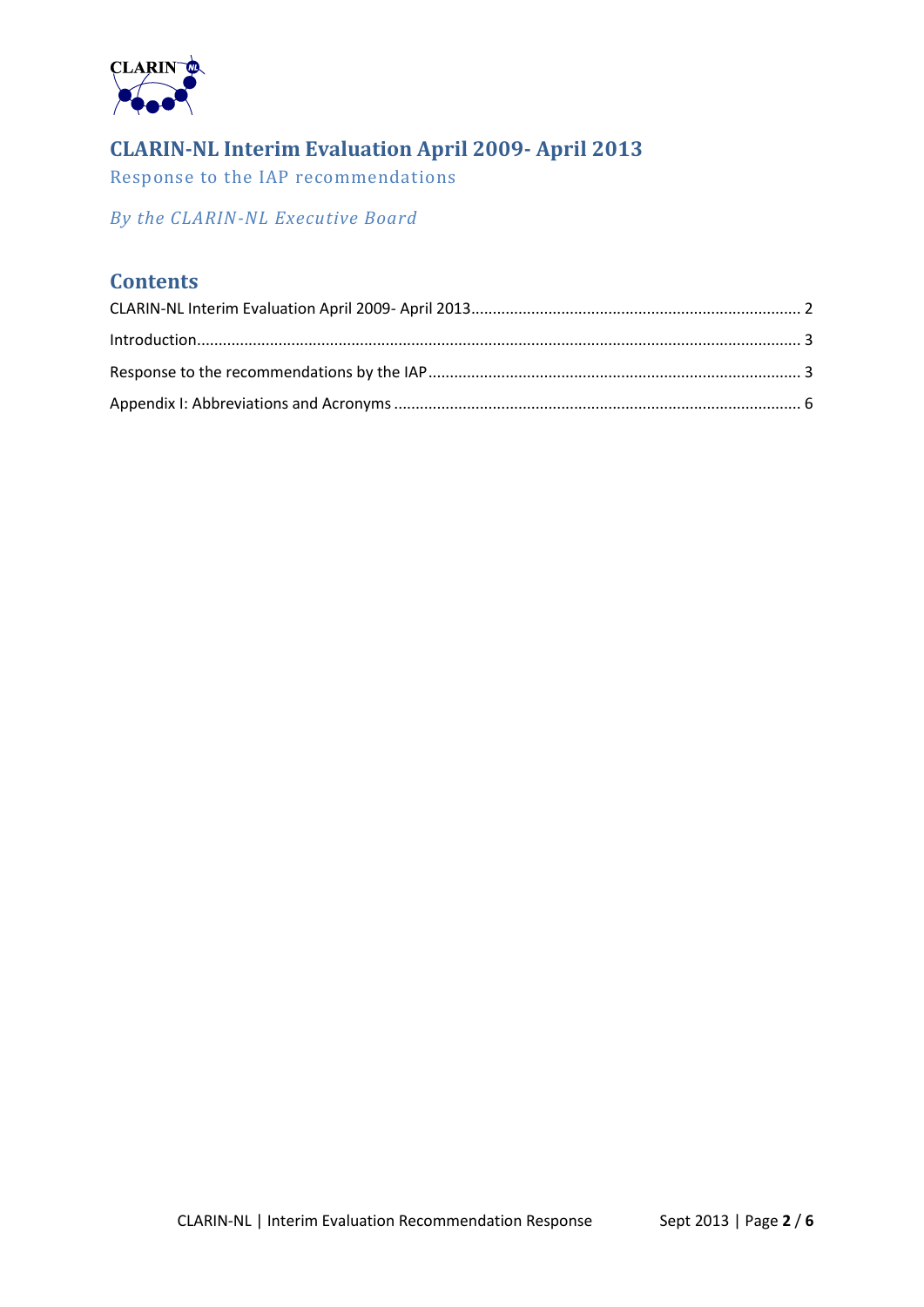

### <span id="page-2-0"></span>**Introduction**

This document describes the actions taken or planned by the CLARIN-NL Executive Board (EB) in response to the recommendations of the International Advisory Panel (IAP) made in the Interim Evaluation Report.

## <span id="page-2-1"></span>**Response to the recommendations by the IAP**

The IAP formulated a number of specific recommendations for the CLARIN-NL project. They are listed here globally categorized by topic, followed by a response of the CLARIN-NL EB.

### *Dissemination & Outreach*

 The successful experience of CLARIN-NL should be shared so that other new efforts all over the world can benefit from it. Further and more extensive outreach should be cultivated. The primary focus for this outreach will be on Europe, but it will also expand to the rest of the world. In countries like China and India, which are investing in NLP, a less complex presentation will suffice.

**Response:** We will continue to share our experiences with others internationally, as we did before, and will intensify these activities also beyond Europe in the coming years.

### *Centre assessment and access to resources*

 CLARIN-NL should work out a time table for CLARIN Centre assessment including DSA assessment with the relevant parties.

**Response:** We fully agree with this recommendation. Currently 9 German centres have been certified. On August 30, 2013 a meeting has been held for the Dutch centres. They will sign in for the assessment this fall. It is planned to have most centres certified by the end of 2013. The 5 core centres cover the Dutch language data types pretty well. More university libraries and archives could join as D-centres, but this will have to happen within CLARIAH, since CLARIN-NL has no means left for this purpose.

 CLARIN-NL should provide access to the CLAVAS and TTNWW tools and describe their functionality via the web or other means of dissemination.

**Response:** The report mentions the URL where TTNWW can be reached on page 30 [\(http://yago.meertens.knaw.nl/apache/TTNWW/](http://yago.meertens.knaw.nl/apache/TTNWW/) ). The CLAVAS URL was not known yet at the time of writing. It is [http://openskos.meertens.knaw.nl](http://openskos.meertens.knaw.nl/) but will be fully functional only as of August 31, 2013. We have in the meantime also made available links to all kinds of applications, web services, demonstrators and data on the CLARIN-NL website <http://www.clarin.nl/node/404> , as a first small step towards the portal. We target to make metadata for the software available by the end of 2013, enabling views on the tools like this one that are generated dynamically.

 CLARIN-NL should provide details about the current state of language resources available to SSH users beyond the level of metadata and should take appropriate actions to promote the use of these resources.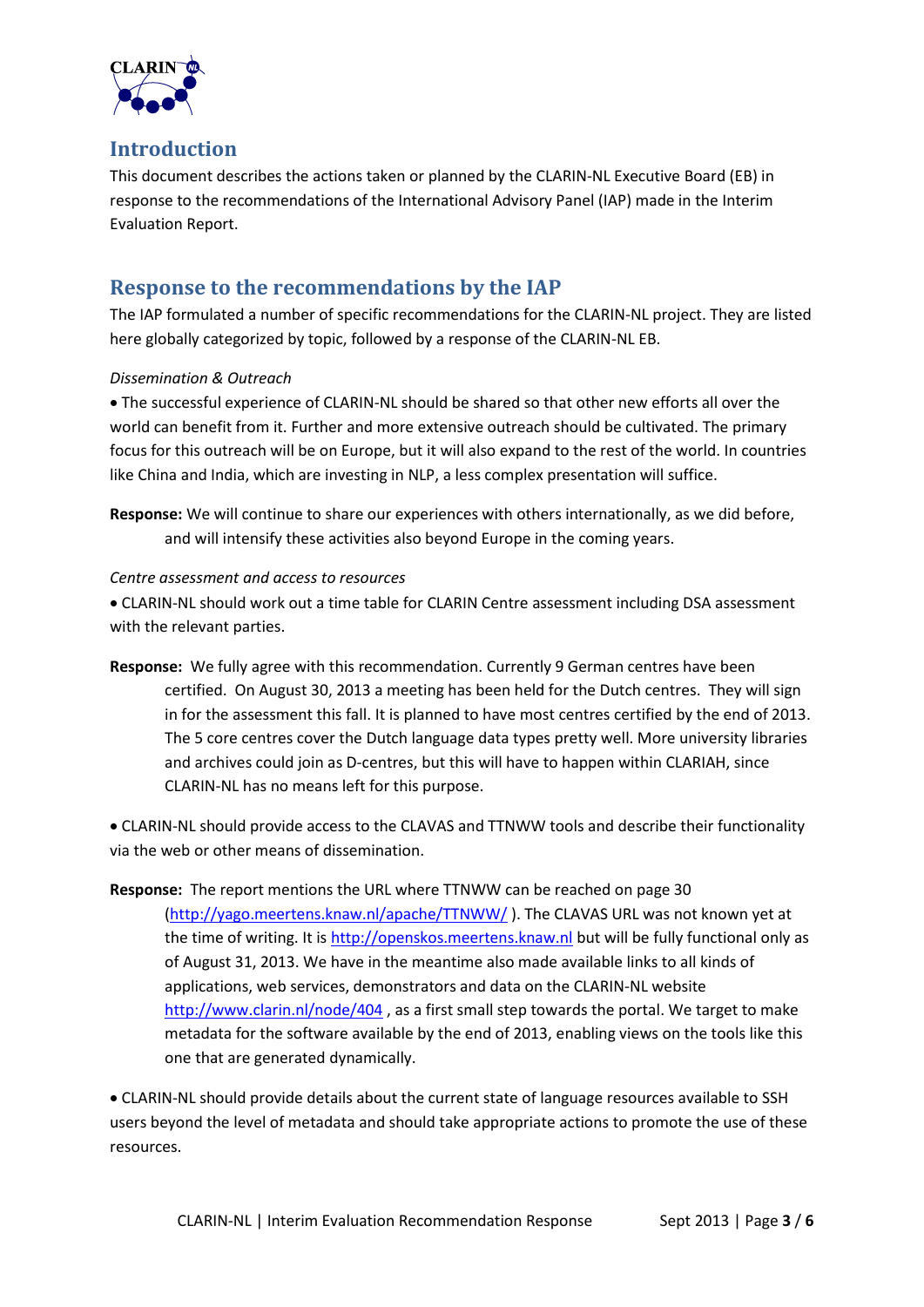

**Response:** User accessibility is available both via the Virtual Language Observatory (VLO) and via the Metadata Search (currently containing only a sample of all metadata). Access to data and tools must always be possible, in the CLARIN approach, via explicit metadata. A crucial and (almost<sup>1</sup>) obligatory piece of information in the metadata is a PID or URL to the actual resource, or at least –in the case of restrictions –to a website where a license can be concluded to obtain such a resource. So access to the real data is normally provided via the metadata. An action (started earlier this year) is ongoing to check whether for all data metadata are available and visible to users and whether the actual data are indeed accessible via these metadata.

#### *User Involvement*

- CLARIN-NL should consider broadening the scope of activities with potential user communities.
- **Response:** In the first phase of the CLARIN-NL project we have concentrated on creating the various ingredients of the Dutch part of the CLARIN infrastructure. In the remaining phase exploitation of the infrastructure becomes more dominant so that actual usage of the infrastructure is becoming an important topic. The portal that is being developed will increase the visibility of the functionality of the CLARIN infrastructure and will be used to stimulate the actual usage. Several user communities for specific functionality have already been set up, and CLARIN-NL will stimulate the setting up of others and facilitate their activities in various ways (financially, logistically). A lot of the dissemination takes place via the CLARIN partners, but this is hard to monitor. All projects should provide use cases which can be shared via de CLARIN portal.

It is so far not clear who the users are, what they use, and for which purposes. It is also not clear to what extent their needs are being met. CLARIN-NL should develop plans for systematic user evaluations or reports on concrete user experiences.

**Response:** We fully agree with the recommendation that we should use the results of the CLARIN-NL project that now have become available "as the basis for targeted dissemination activities", thus increasing the actual usage of the infrastructure. Concomitantly we will develop plans for systematic user evaluations in the fall of 2013.

 CLARIN-NL should implement ways of tracking usage (e.g. by weblogs, number of licensees of particular resources, email exchanges helping users of resources, etc.).

**Response:** We will assess methods for tracking usage and work out a plan for this by Dec 1, 2013. These methods must be such that the measurements are reliable, easy to perform and yield relevant results without hindering the users too much.

#### *Federated Content Search*

1

 CLARIN-NL should actively participate in joint European efforts for tackling the problems of federated content search, since these problems are not specific to CLARIN centres in the Netherlands.

 $1$  In some cases there are only metadata: corresponding data do not exist, or are not accessible, or exist only as analog data.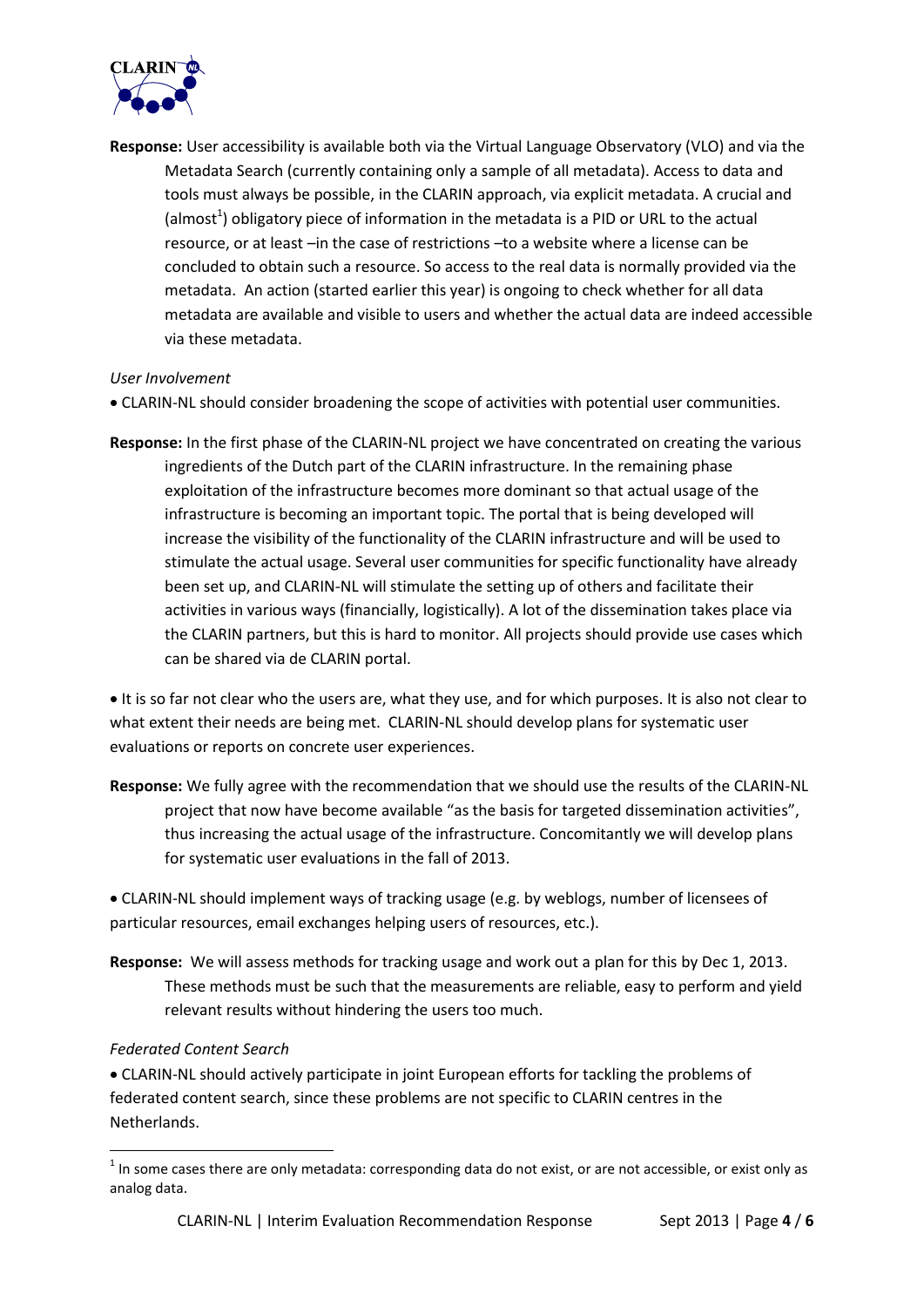

**Response:** We fully agree and already do this in the wider CLARIN context and also in projects such as EUDAT. We will monitor existing projects in this domain closely and participate in new international projects that might arise, perhaps in the context of the CLARIN ERIC. Federated content search is not a requirement in CLARIN-NL for centre certification, but it has our full attention.

#### *Sustainability*

 More attention should be given to the formulation of a viable business model for the enhancement of the database cultivation and the maintenance of leading edge language technology.

**Response:** We fully agree, and this topic has our full attention. The issue involves not only the need for money to keep the data and tools available in a sustainable way , but also requires a proper organisation of the user and developer communities involved, an explicit life cycle model for data and tools, and its application to specific resources. We also closely cooperate with the NL eScience centre on the sustainability of software, which is more problematic than data.

#### *IPR*

 Though problems of IPR have been mostly avoided so far in the project, IPR issues should get more attention in order to ensure maximal availability of resources to the research community.

**Response:** We agree, and will work on this in close cooperation with the CLARIN ERIC IPR committee (where we have one representative). The recent statements b[y Neelie Kroes](http://www.youtube.com/watch?v=XH-iRBdv3ho&feature=youtu.be&a)<sup>2</sup> are encouraging in this respect, though of course it still remains to be seen what will come of it. There are various concrete issues, e.g. some IPR limitations on National Library data, the data used in the Namescape project, proper arrangement of the IPR of some text corpora such as the Twente News Corpus, and others. We will investigate to what extent these and similar data can be made available to the CLARIN community. This subject goes beyond the scope of CLARIN-NL and should be dealt with internationally.

 2 <http://www.youtube.com/watch?v=XH-iRBdv3ho&feature=youtu.be&a>